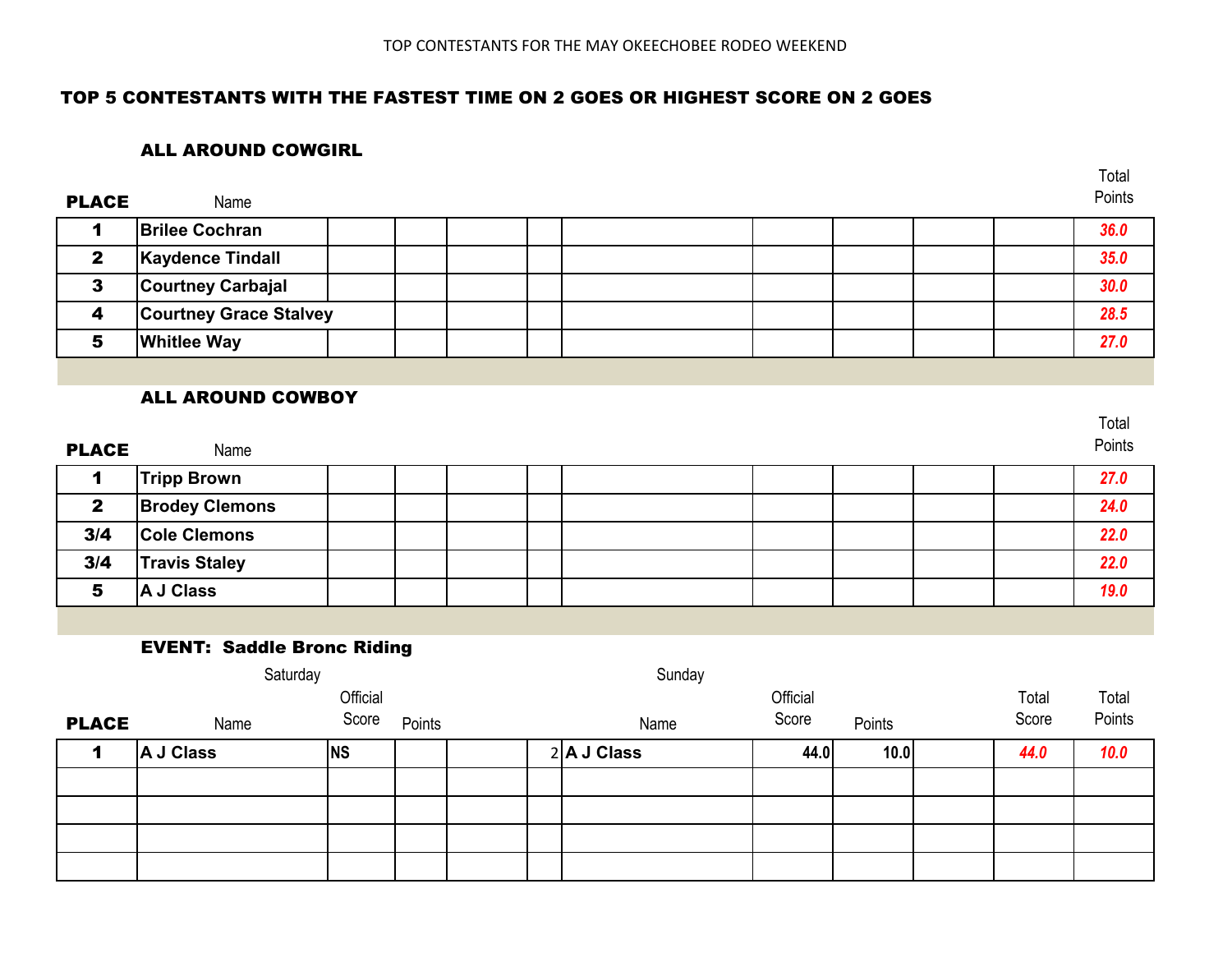#### TOP CONTESTANTS FOR THE MAY OKEECHOBEE RODEO WEEKEND

# EVENT: Goat Tying

|              | Saturday                      |          |        | Sunday                        |          |        |  |       |        |
|--------------|-------------------------------|----------|--------|-------------------------------|----------|--------|--|-------|--------|
|              |                               | Official |        |                               | Official |        |  | Total | Total  |
| <b>PLACE</b> | Name                          | Time     | Points | Name                          | Time     | Points |  | Time  | Points |
|              | <b>Kaydence Tindall</b>       | 7.69     | 10.0   | <b>Kaydence Tindall</b>       | 7.32     | 9.0    |  | 15.01 | 19.0   |
| $\mathbf{2}$ | <b>Courtney Grace Stalvey</b> | 8.87     | 3.0    | <b>Courtney Grace Stalvey</b> | 6.87     | 10.0   |  | 15.74 | 13.0   |
| 3            | <b>Brilee Cochran</b>         | 7.96     | 9.0    | <b>Brilee Cochran</b>         | 8.42     | 8.0    |  | 16.38 | 17.0   |
| 4            | <b>Morgan Young</b>           | 8.12     | 8.0    | Morgan Young                  | 8.71     | 6.0    |  | 16.83 | 14.0   |
| 5            | <b>Kaelin Hegarty</b>         | 8.22     | 6.0    | <b>Kaelin Hegarty</b>         | 8.86     | 5.0    |  | 17.08 | 11.0   |
|              |                               |          |        |                               |          |        |  |       |        |

# EVENT: Steer Wrestling

| Official<br>Official<br>Total<br>Total<br>Time<br>Time<br>Time<br><b>PLACE</b><br>Points<br>Points<br>Name<br>Name<br>19.0<br>10.0<br><b>Tripp Brown</b><br>11.16<br>9 Tripp Brown<br>7.69<br>9.0<br>18.85<br>4<br>10.0<br>8 Peydon Strayer<br>124.32<br><b>Peydon Strayer</b><br>120.00<br>10.0<br>4.32<br>$\mathbf{2}$ |   | Saturday  |       |     | Sunday      |        |  |        |        |
|--------------------------------------------------------------------------------------------------------------------------------------------------------------------------------------------------------------------------------------------------------------------------------------------------------------------------|---|-----------|-------|-----|-------------|--------|--|--------|--------|
|                                                                                                                                                                                                                                                                                                                          |   |           |       |     |             |        |  |        | Points |
|                                                                                                                                                                                                                                                                                                                          |   |           |       |     |             |        |  |        |        |
|                                                                                                                                                                                                                                                                                                                          |   |           |       |     |             |        |  |        |        |
|                                                                                                                                                                                                                                                                                                                          | 3 | A J Class | 27.56 | 9.0 | 5 A J Class | 120.00 |  | 147.56 | 9.0    |
|                                                                                                                                                                                                                                                                                                                          |   |           |       |     |             |        |  |        |        |
|                                                                                                                                                                                                                                                                                                                          |   |           |       |     |             |        |  |        |        |

# EVENT: Breakaway Calf Roping

|              | Saturday                 |          |                   | Sunday                   |          |                  |       |        |
|--------------|--------------------------|----------|-------------------|--------------------------|----------|------------------|-------|--------|
|              |                          | Official |                   |                          | Official |                  | Total | Total  |
| <b>PLACE</b> | Name                     | Time     | Points            | Name                     | Time     | Points           | Time  | Points |
|              | Lacey Nail               | 2.40     | 10.0 <sub>l</sub> | <b>Lacey Nail</b>        | 3.61     | 5.0 <sub>l</sub> | 6.01  | 15.0   |
| 2            | <b>Kaydence Tindall</b>  | 2.80     | 8.0               | <b>Kaydence Tindall</b>  | 3.27     | 8.0              | 6.06  | 16.0   |
| 3            | <b>Whitlee Way</b>       | 3.58     | 2.0               | <b>Whitlee Way</b>       | 2.55     | 10.0             | 6.13  | 12.0   |
| 4            | <b>Courtney Carbajal</b> | 3.41     | 4.0               | <b>Courtney Carbajal</b> | 2.77     | 9.0              | 6.18  | 13.0   |
| 5            | <b>Brilee Cochran</b>    | 2.46     | 9.0               | <b>Brilee Cochran</b>    | 3.97     | 3.0              | 6.43  | 12.0   |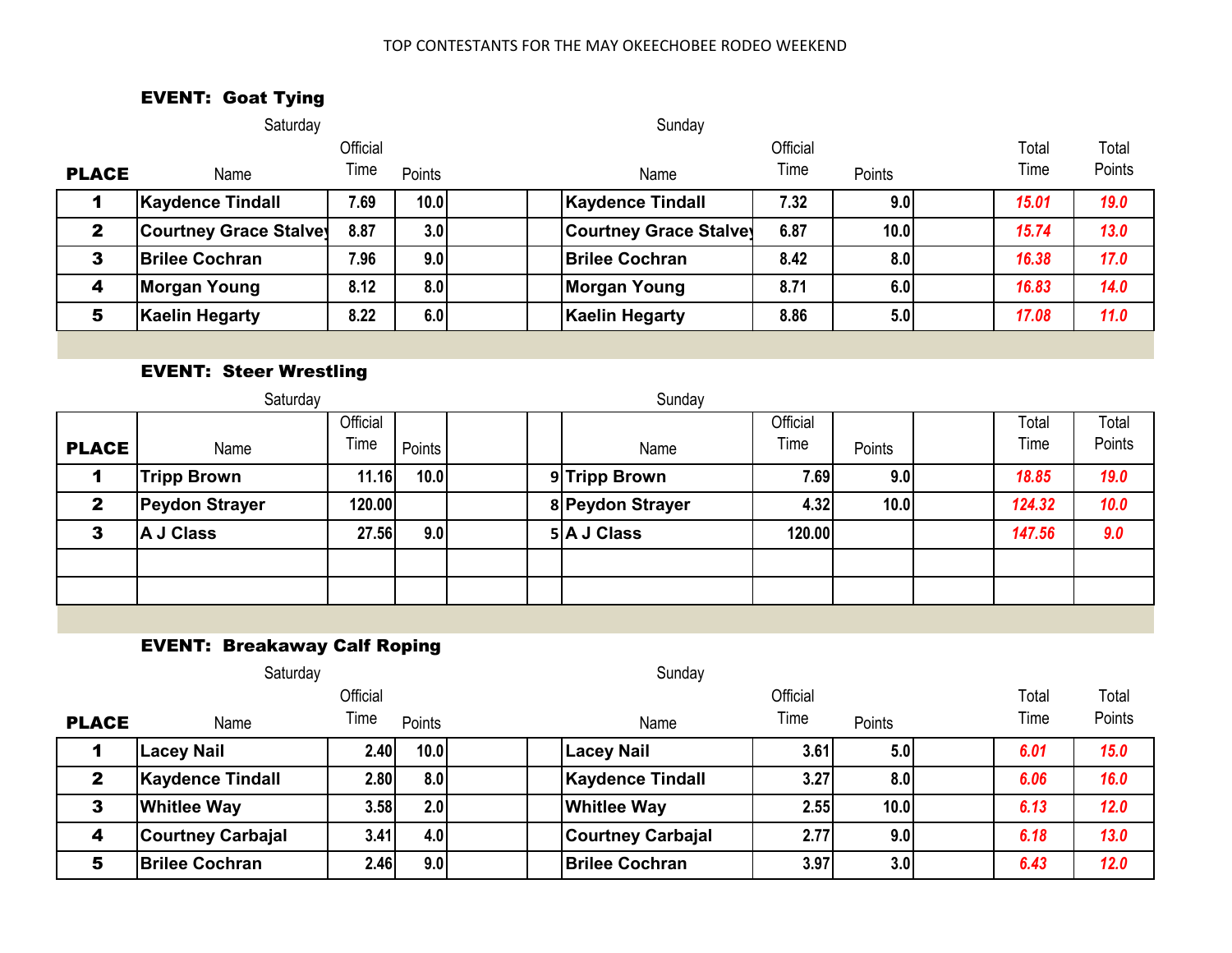#### TOP CONTESTANTS FOR THE MAY OKEECHOBEE RODEO WEEKEND

## EVENT: Tie-Down Calf Roping

|                             | Saturday                            |          |        | Sunday                        |          |        |  |        |        |  |  |  |
|-----------------------------|-------------------------------------|----------|--------|-------------------------------|----------|--------|--|--------|--------|--|--|--|
|                             |                                     | Official |        |                               | Official |        |  | Total  | Total  |  |  |  |
| <b>PLACE</b>                | Name                                | Time     | Points | Name                          | Time     | Points |  | Time   | Points |  |  |  |
| 1                           | <b>Brodey Clemons</b>               | 14.25    | 5.0    | <b>Brodey Clemons</b>         | 11.19    | 9.0    |  | 25.44  | 14.0   |  |  |  |
| $\mathbf{2}$                | <b>Travis Staley</b>                | 13.21    | 6.0    | <b>Travis Staley</b>          | 14.89    | 6.0    |  | 28.10  | 12.0   |  |  |  |
| 3                           | <b>Cross Fulford</b>                | 17.39    | 2.0    | <b>Cross Fulford</b>          | 12.12    | 8.0    |  | 29.51  | 10.0   |  |  |  |
| $\overline{\mathbf{4}}$     | <b>Cole Clemons</b>                 | 8.83     | 10.0   | <b>Cole Clemons</b>           | 120.00   |        |  | 128.83 | 10.0   |  |  |  |
| 5                           | <b>Ladd Gose</b>                    | 120.00   |        | <b>Ladd Gose</b>              | 9.55     | 10.0   |  | 129.55 | 10.0   |  |  |  |
|                             |                                     |          |        |                               |          |        |  |        |        |  |  |  |
| <b>EVENT: Barrel Racing</b> |                                     |          |        |                               |          |        |  |        |        |  |  |  |
|                             | Saturday                            |          |        | Sunday                        |          |        |  |        |        |  |  |  |
|                             |                                     | Official |        |                               | Official |        |  | Total  | Total  |  |  |  |
| <b>PLACE</b>                | Name                                | Time     | Points | Name                          | Time     | Points |  | Time   | Points |  |  |  |
| 1                           | <b>Casey Oliver</b>                 | 17.367   | 10.0   | <b>Casey Oliver</b>           | 17.399   | 10.0   |  | 34.766 | 20.0   |  |  |  |
| $\mathbf{2}$                | <b>Kali Holt</b>                    | 17.656   | 7.0    | <b>Kali Holt</b>              | 17.559   | 5.0    |  | 35.215 | 12.0   |  |  |  |
| $\mathbf{3}$                | <b>Courtney Grace Stalvey</b>       | 17.877   | 3.0    | <b>Courtney Grace Stalvey</b> | 17.496   | 7.5    |  | 35.373 | 10.5   |  |  |  |
| 4                           | <b>Brilee Cochran</b>               | 18.022   | 1.0    | <b>Brilee Cochran</b>         | 17.519   | 6.0    |  | 35.541 | 7.0    |  |  |  |
| 5                           | <b>Shaeley Jenkins</b>              | 17.788   | 4.0    | <b>Shaeley Jenkins</b>        | 17.825   |        |  | 35.613 | 4.0    |  |  |  |
|                             |                                     |          |        |                               |          |        |  |        |        |  |  |  |
|                             | <b>EVENT: Team Roping - Headers</b> |          |        |                               |          |        |  |        |        |  |  |  |
|                             | Saturday                            |          |        | Sunday                        |          |        |  |        |        |  |  |  |
|                             |                                     | Official |        |                               | Official |        |  | Total  | Total  |  |  |  |
| <b>PLACE</b>                | Name                                | Time     | Points | Name                          | Time     | Points |  | Time   | Points |  |  |  |
| 1                           | <b>Chancey Wright</b>               | 11.57    | 7.0    | <b>Chancey Wright</b>         | 9.69     | 8.0    |  | 21.25  | 15.0   |  |  |  |
| $\mathbf{2}$                | <b>Cale Tous</b>                    | 9.06     | 9.0    | <b>Cale Tous</b>              | 12.94    | 6.0    |  | 22.00  | 15.0   |  |  |  |
| $\mathbf{3}$                | <b>Lacey Nail</b>                   | 12.91    | 5.0    | Lacey Nail                    | 13.75    | 5.0    |  | 26.66  | 10.0   |  |  |  |
| 4                           | <b>Courtney Carbajal</b>            | 19.32    | 3.0    | <b>Courtney Carbajal</b>      | 12.67    | 7.0    |  | 31.99  | 10.0   |  |  |  |
| 5                           | <b>Luke Kinard</b>                  | 30.77    | 1.0    | <b>Luke Kinard</b>            | 9.00     | 9.0    |  | 39.77  | 10.0   |  |  |  |